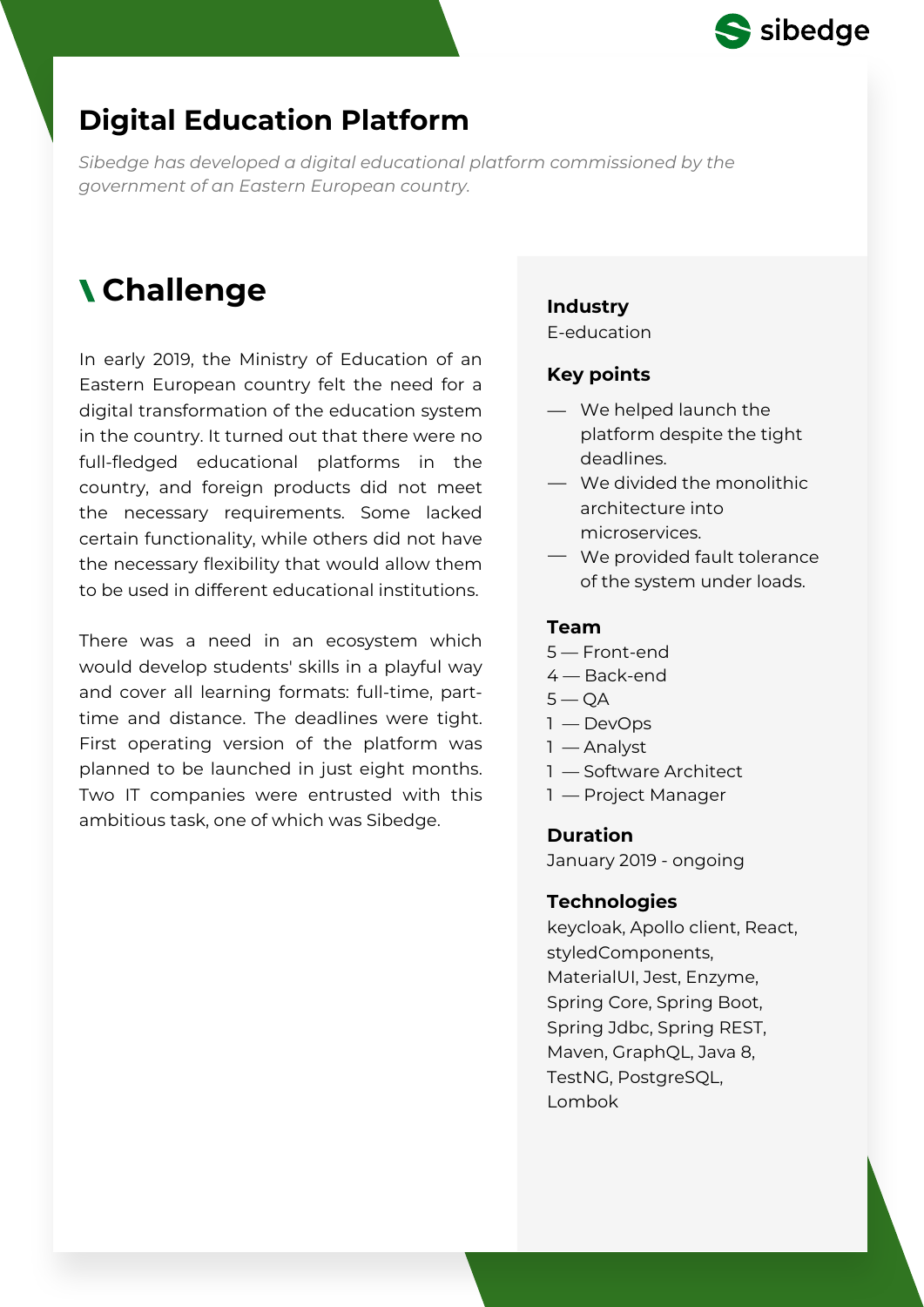

# **Approach**

*Communication with client was based on the following principles:*



Quick Start Transparency



of process



One-Hour Response



Scalability High level of trust

# **Architecture**

The project began with the selection of the most suitable architecture. The requirements changed on the fly, which made the development process very live. Since the timing was very tight, the first version of the system was made monolithic. Only then did the developers begin to break it down into microservices to provide the platform with greater fault tolerance and simplify future operation.

### **Users**

A system of roles has been implemented, depending on which the user gets certain tools to perform their tasks. Teachers select tasks of various levels of complexity from the methodological database that students must complete, parents monitor their children's learning progress, homeroom teachers monitor their progress, and system administrators support platform seamless operation.

## **Agile Software Management**

Sibedge's project manager responsibility was to manage risks so that development would remain within the original budget and time frame. Their expertise in the field of education helped a lot. The manager promoted a flexible management methodology on the project, skillfully built business processes and established interaction between developers.

## **Team and technologies**

Sibedge team participated in creating both front-end and back-end components, testing, load monitoring, and system deployment. At various times, a team of three to 16 experts were involved in the project. The technology stack includes Java, React.js, Apollo Client, Keycloak, styled-components, Spring Framework, Apache Maven, GraphQL, PostgreSQL, and many others.